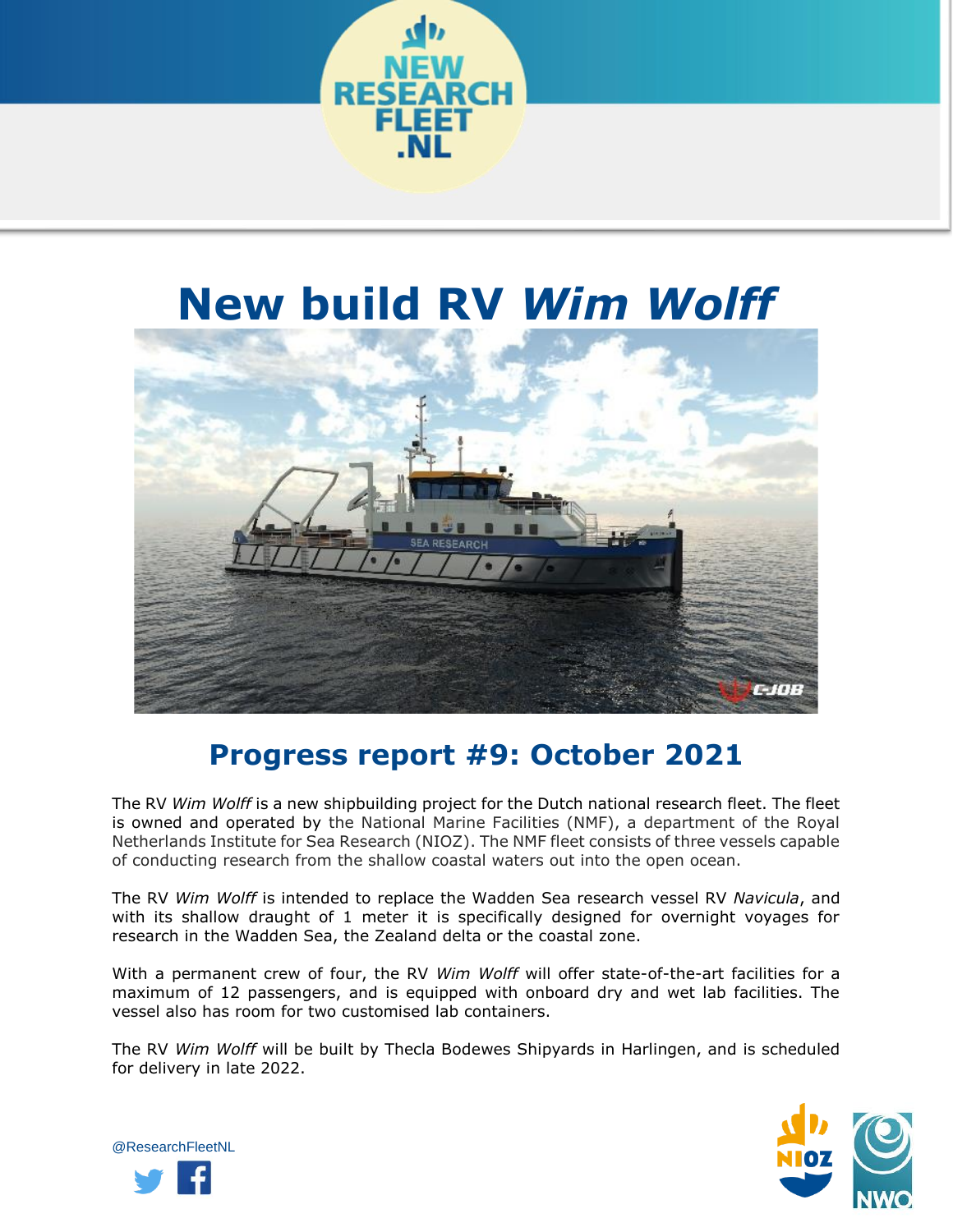

## **Hull construction**

Thecla Bodewes Shipyards (TBG) has contracted N. Dijkstra Metaalbewerking in Harlingen for the construction of the aluminium hull of the RV *Wim Wolff*. KB Alubouw in Makkum will build the cabin and wheelhouse. The hull and wheelhouse sections will be joined together at Thecla Bodewes Shipyards in Harlingen.

The hull will be built in 6-meter sections that are welded together to form the finished vessel. After a slower start-up period, construction on the first section is now in full swing.



*Construction of the first section of the RV Wim Wolff at N. Dijkstra in Harlingen in late October. ©FH* 

The hull of the RV Wim Wolff will be built in 'reverse' order: the bottom of each section will be assembled first, then the section will be rotated to finish the construction.



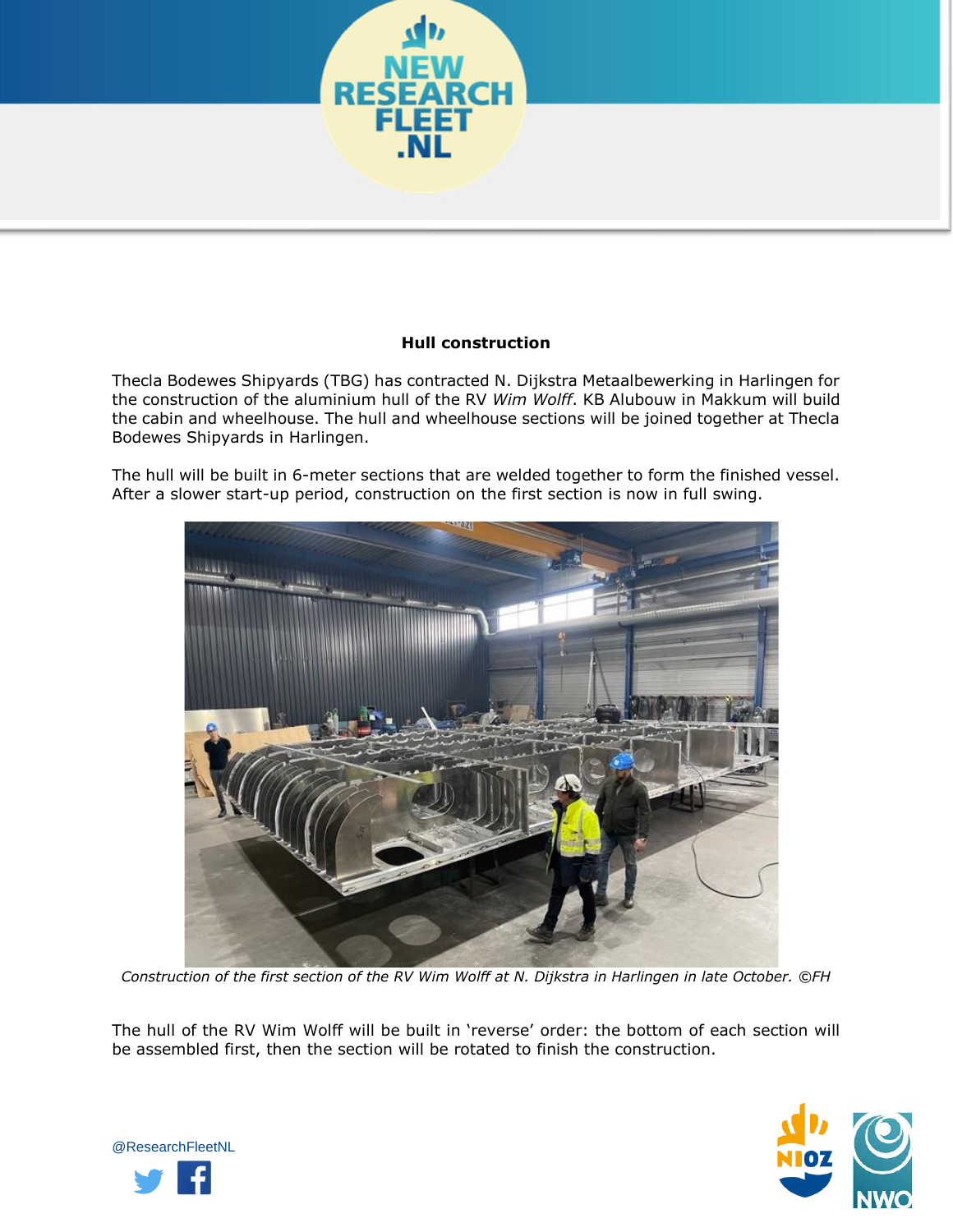



*First section of the RV Wim Wolff. Top: the hull begins to take shape. Bottom: detail of the cooling ducts on the hull plating. ©FH*